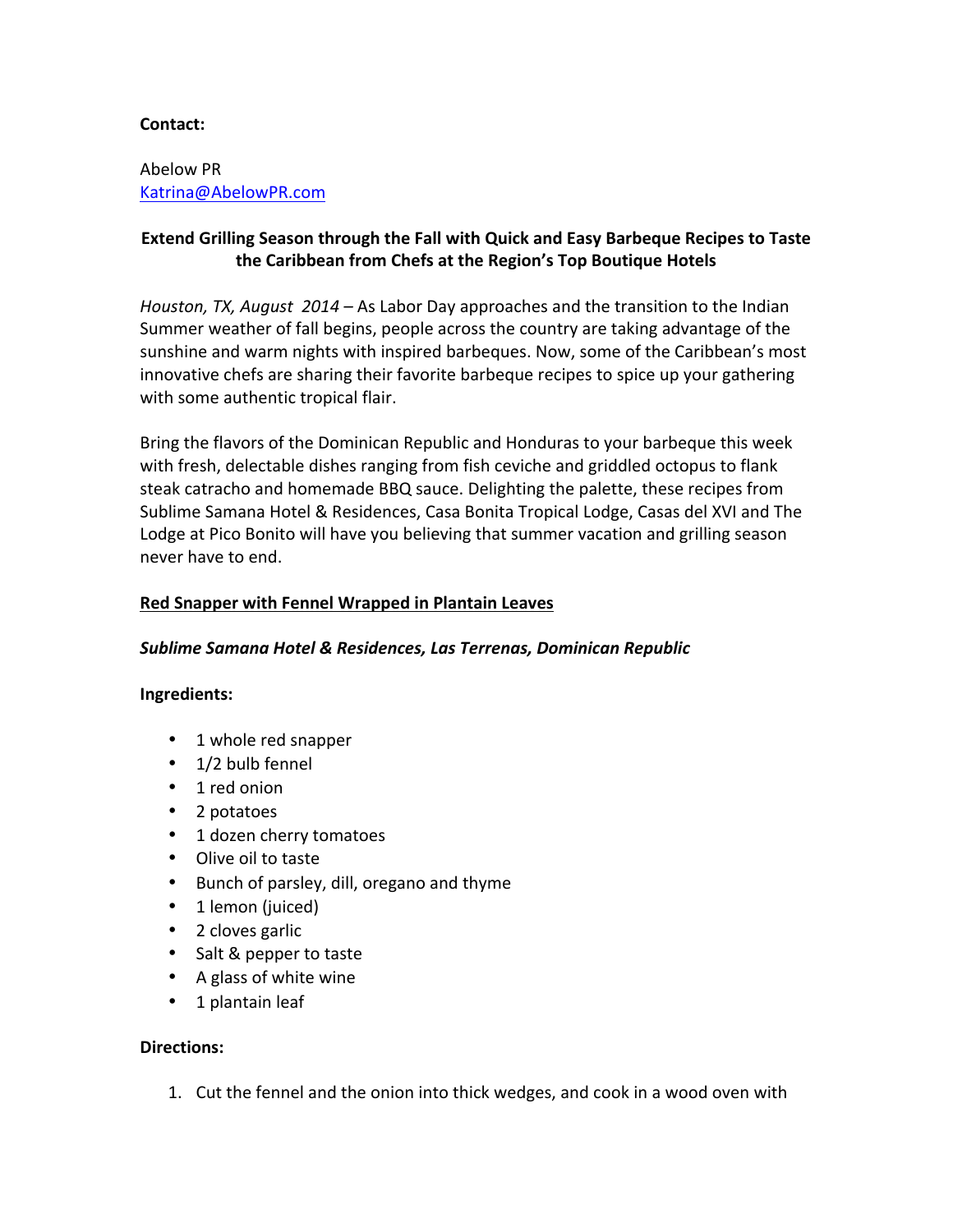some garlic, thyme, salt and pepper until the fennel turns golden and starts to soften.

- 2. Add the cherry tomatoes, keeping the tomatoes whole.
- 3. Cut three or four slices into each side of the fish and add salt and pepper to the openings.
- 4. Stuff the cavities on each side of the fish with dill, parsley and lemon slices and rub the fish's skin with chopped herbs, lemon juice and olive oil.
- 5. When the tomatoes soften use a spatula to push the onion and fennel to the edges of the pan -- creating enough free space to add the fish.
- 6. Wrap the fish in the plantain leaf and tie the sides.
- 7. Preheat the oven to 325 degrees.
- 8. Cook the fish on one side for three or four minutes, depending on size, then flip it and cook it on the other side for another minute.
- 9. Transfer the pan to the oven for fifteen minutes.
- 10. Pour a glass of white wine over the fish and cook it in the oven for another five minutes.
- 11. Remove from the oven and enjoy with your favorite summer sides.

## **Fish Ceviche**

## *The Lodge at Pico Bonito, La Ceiba, Honduras*

## **Ingredients:**

- 8 oz white fish filet cut into  $\frac{1}{2}$  inch cubes
- 1 cup fresh lime juice
- 1 oz finely chopped purple onion
- 1 ripe tomato
- $\bullet$  % chopped jalapeno pepper
- 1 oz fresh coriander
- 1 tablespoon olive oil
- 1 tablespoon olive oil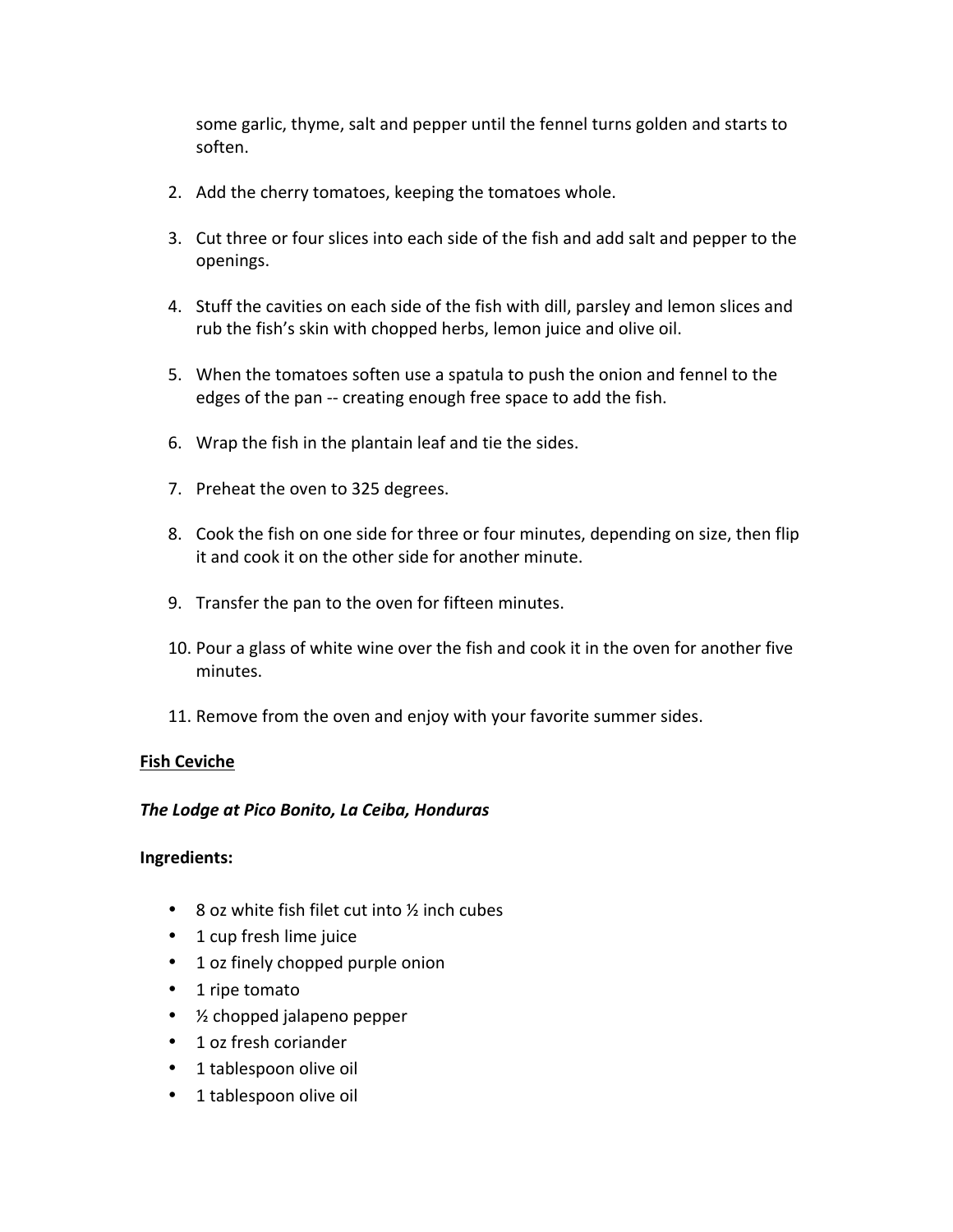- 1 tablespoon orange juice
- 1 tablespoon tomato juice
- 1 tablespoon ketchup
- Salt to liking

#### **Directions:**

- 1. Cut 8 oz fresh white fish per serving into  $\frac{1}{2}$  inch cubes.
- 2. Marinate for 2 hours in fresh lime juice.
- 3. Drain the lime juice and add the chopped purple onion, tomatoes, jalapeno, coriander, olive oil, orange juice, tomatoes juice, ketchup and salt.
- 4. Stir until mixture is well distributed.
- 5. Serve chilled with a fan of avocado slices and tortilla chips.

### **Flank Steak Catracho with Green Tomato Sauce**

#### **The Lodge at Pico Bonito, La Ceiba, Honduras**

#### **Ingredients:**

- 10 oz flank steak
- 2 oz olive oil
- 1 oz balsamic vinegar
- 1 teaspoon guajillo chile powder
- 3 green tomatoes
- 1 white onion
- 1 serrano chile
- 2 oz fresh coriander
- 8 oz chicken broth

# **Directions:**

1. Marinate the flank steak for one hour in balsamic vinegar, olive oil and guajillo chile powder.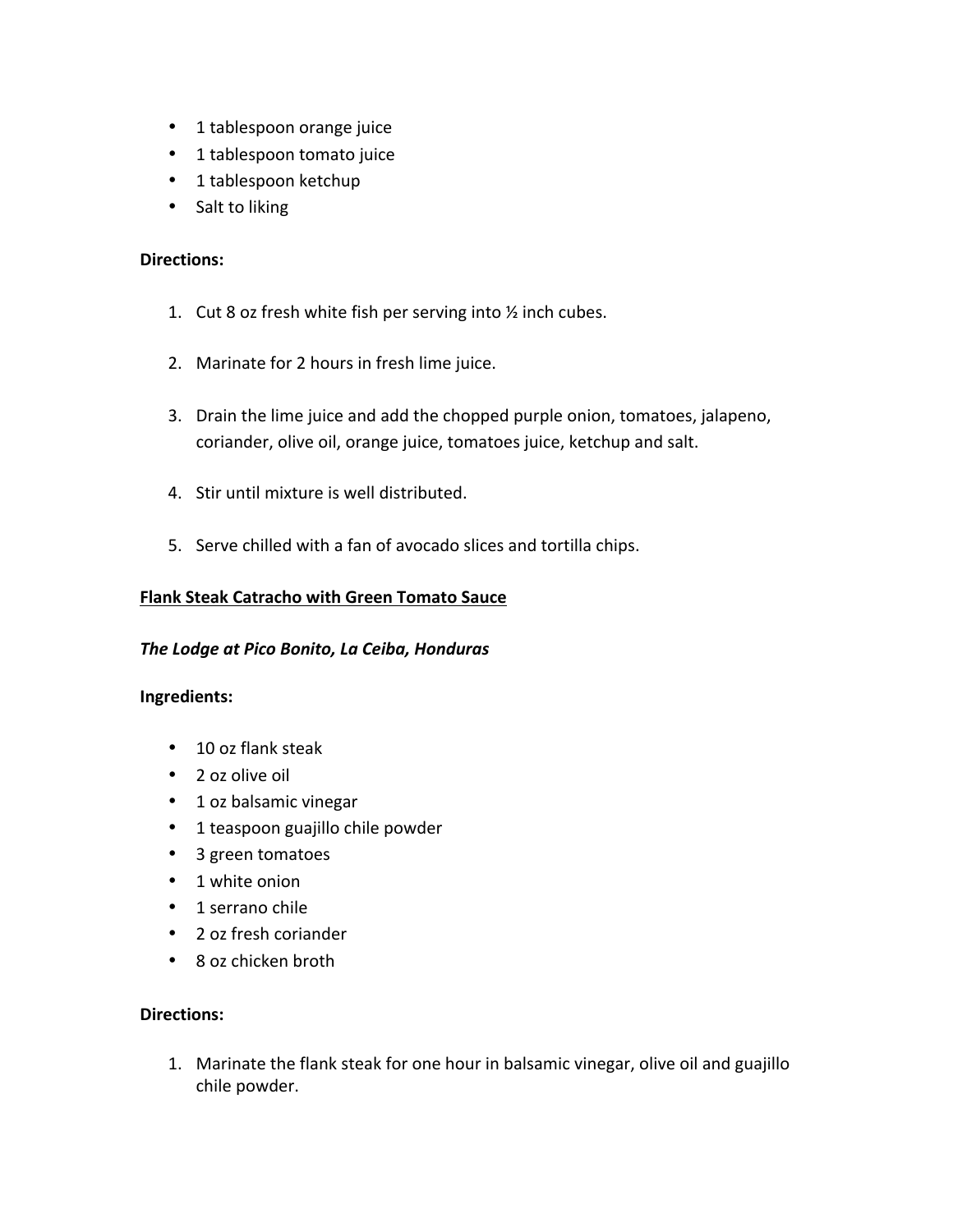- 2. Add salt and pepper to taste.
- 3. Grill the flank steak to your desired temperature.
- 4. While the steak is grilling, cut the tomato and the onion into 2 inch slices and boil with the chicken broth for ten minutes.
- 5. Add the fresh coriander to the mixture and add salt and pepper to taste.
- 6. Serve the steak with the green tomato sauce and your favorite sides.

### **Barbeque Sauce**

### *Casas del XVI, Santo Domingo, Dominican Republic*

#### **Ingredients:**

- 1 cup apple cider vinegar
- $\bullet$  % cup ketchup
- 2 tablespoons brown sugar
- 2 tablespoons Worcestershire sauce
- 1 tablespoon butter
- 1 teaspoon salt
- $\frac{1}{2}$  cup guava juice
- 2 tablespoons ginger

#### **Directions:**

- 1. Mix all ingredients together in a saucepan and let simmer for ten minutes.
- 2. Use as a marinade for your favorite meat or as a dipping sauce.

## **Griddled Octopus**

#### *Casa Bonita Tropical Lodge, Barahona, Dominican Republic*

#### **Ingredients:**

- 8 oz of octopus
- 3 teaspoons olive oil
- 1 teaspoon of small capers
- 1 teaspoon of paprika
- A touch of oregano
- Salt to taste
- 1 onion